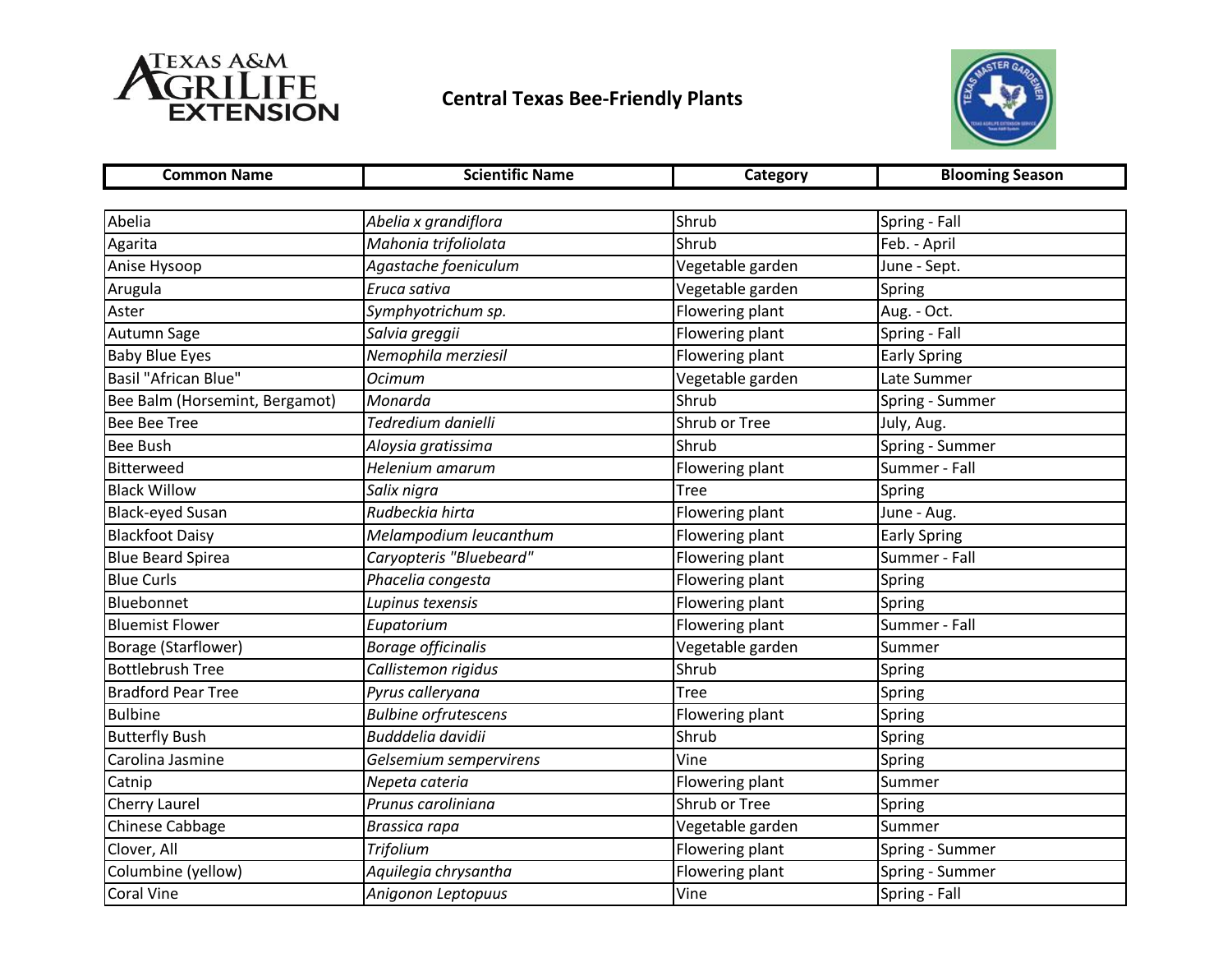| <b>Common Name</b>              | <b>Scientific Name</b>   | Category               | <b>Blooming Season</b> |
|---------------------------------|--------------------------|------------------------|------------------------|
| Coreopsis (Tickseed)            | Coreopsis lanceolata     | Flowering plant        | Summer - Fall          |
| Cosmos                          | Cosmos bipinnatus        | Flowering plant        | Summer - Fall          |
| Crape Myrtle                    | Lagerstroemia            | Shrub or Tree          | Spring - Fall          |
| Crossvine. Tangerine            | Bignonia caprelota       | Vine                   | Spring - Fall          |
| Dandelion                       | Taraxacum officinale     | Flowering plant        | Spring                 |
| <b>Desert Willow</b>            | Chilopsis linearis       | Tree                   | Summer - Fall          |
| <b>Engleman's Sage</b>          | Engelmannii salvia       | Flowering plant        | Spring - Summer        |
| <b>Erect Dayflower</b>          | Commelina erecta         | Flowering plant        | Spring - Fall          |
| Esperanza                       | Tecoma stans             | Shrub                  | Spring - Fall          |
| Eve's Necklace                  | Sophora affinis          | <b>Tree</b>            | Spring                 |
| <b>False Foxglove</b>           | <b>Agalinis</b>          | Flowering plant        | Summer                 |
| False Indigo                    | Baptista australis       | Flowering plant        | Summer                 |
| Flax, Berlandier's Yellow       | Linum berlandieri        | Shrub                  | Spring - Fall          |
| Fluttermills (Evening Primrose) | Oenothera macrocarpa     | Flowering plant        | Spring                 |
| Foxglove, Wild                  | Penstemon cobaea         | Flowering plant        | Summer                 |
| Fruit Trees that bear fruit     | Assorted                 | <b>Tree</b>            | Spring                 |
| <b>Global Mallow</b>            | Sphaeralcea angustifolia | Flowering plant        | Summer                 |
| Golden Groundsel                | Packera obovate          | Flowering plant        | Spring                 |
| Goldenrod                       | Solidago sp.             | Flowering plant        | Summer                 |
| Grapevines                      | Assorted                 | Vine                   | Spring - Summer        |
| Gregg's Dalea                   | Dalea greggli            | Flowering plant        | Spring                 |
| Gregg's Mistflower              | Conocilinum greggi       | Flowering plant        | Spring                 |
| <b>Gulf Coast Pentsamon</b>     | Pentstamon tenuis        | Flowering plant        | Spring - Summer        |
| Hairy Vetch                     | Vicia villosa            | Flowering plant        | Summer                 |
| Henbit                          | Lamium amplexicaule      | <b>Flowering plant</b> | Spring                 |
| Hawthorn, Little Pinkie         | Raphiolepis indica       | Shrub                  | Spring                 |
| Hibiscus, hardy & non-hardy     | Various hibiscus         | Shrub                  | Summer - Fall          |
| Honey Mesquite                  | Prosopis glandulosa      | Tree                   | Spring - Fall          |
| <b>Huisache Daily</b>           | Amblynlepis setigera     | Flowering plant        | Spring                 |
| Hydranga, Mexican               | Clerodendrum bungei      | Flowering plant        | Spring - Fall          |
| <b>Indigo Spires</b>            | Salvia "Indigo Spires"   | Flowering plant        | Spring - Fall          |
| Indian Blanket                  | Gaillardia pulchella     | Flowering plant        | Spring - Summer        |
| Kidneywood                      | Eysenhardtia texana      | Shrub                  | Spring - Fall          |
| Lantana, Texas                  | Lantana sp.              | Shrub                  | Summer - Fall          |
| Large Buttercup                 | Ranunculus macranthus    | Flowering plant        | Spring                 |
| Larkspur                        | Delphenium sp.           | Flowering plant        | Spring                 |
| Lavender                        | Lavendula                | Shrub                  | Spring                 |
| Loquats, Fruit Bearing          | Eribotrya japonica       | Shrub or Tree          | Fall                   |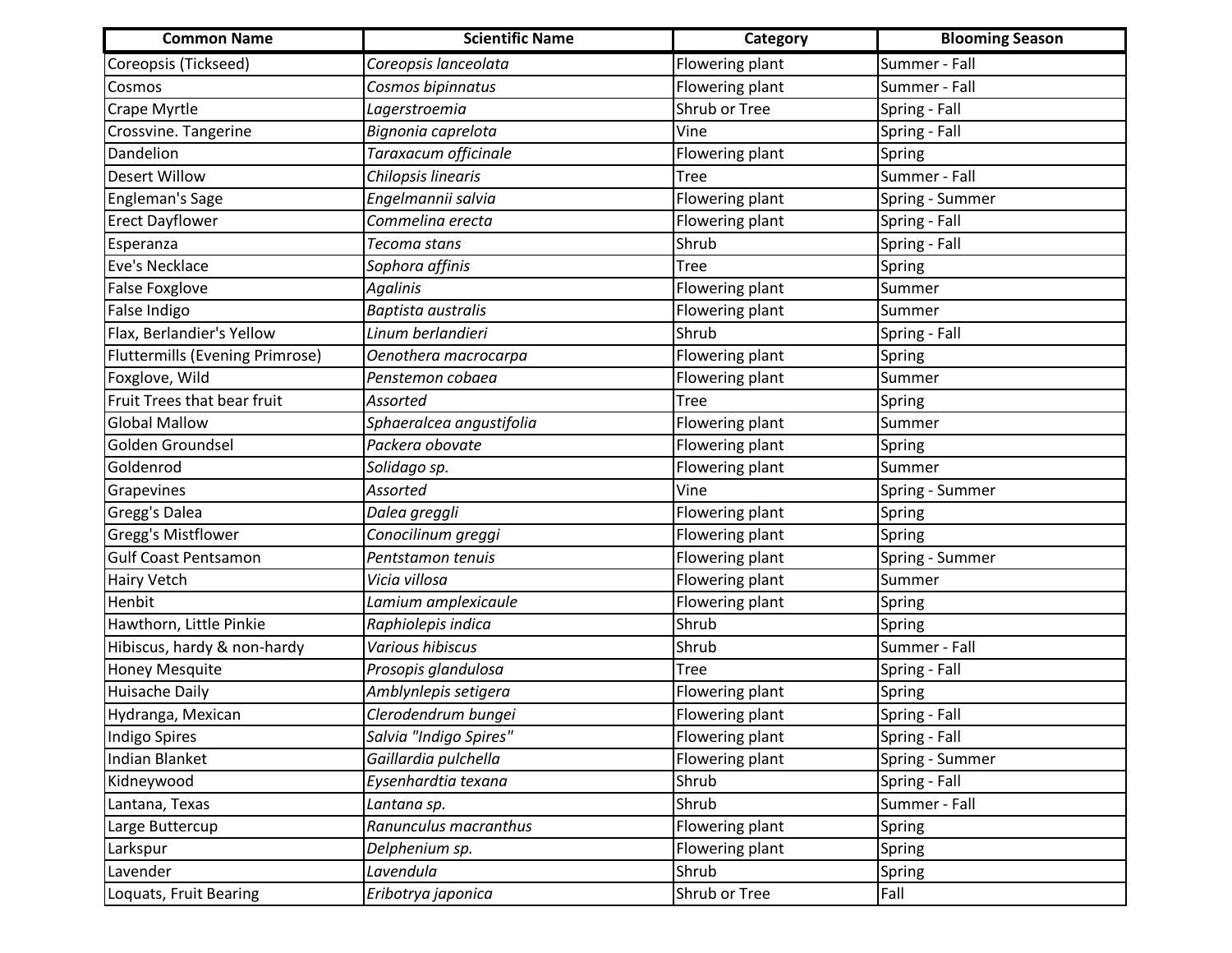| <b>Common Name</b>           | <b>Scientific Name</b>             | Category               | <b>Blooming Season</b> |
|------------------------------|------------------------------------|------------------------|------------------------|
| Lyre Leaf Sage               | Salvia lyrata                      | Flowering plant        | Spring                 |
| Meyer Lemon Tree             | Citrus x meyeri                    | Tree, small            | Late Winter            |
| <b>Mealy Blue Sage</b>       | Salvia farinacea                   | Flowering plant        | Spring - Fall          |
| Mesquite                     | Prosopis sp.                       | <b>Tree</b>            | Spring                 |
| Mexican Buckeye              | Ungnadia speciosa                  | Shrub or Tree          | Spring                 |
| <b>Mexican Hat</b>           | Kalanchoe daigremontiana           | Flowering plant        | Spring                 |
| Mexican Honeysuckle          | Justica spiogera                   | Shrub                  | Year-round             |
| <b>Mexican Plums</b>         | Prunus mexicana                    | <b>Tree</b>            | Spring                 |
| Milkweed                     | Asclepias sp.                      | Flowering plant        | Spring - Summer        |
| Mint                         | Lamiaceae sp.                      | <b>Flowering plant</b> | Spring - Summer        |
| Monarch Vine                 | Mikania scandens                   | Vine                   | Spring - Fall          |
| <b>Morning Glory</b>         | Convolvulaceae sp.                 | Vine                   | Spring - Fall          |
| Mountain Laurel              | Fabaceae Leguminosae               | Shrub or Tree          | Spring                 |
| <b>Nellie Stevens Holly</b>  | Ilex                               | <b>Tree</b>            | Spring                 |
| <b>Orchid Tree</b>           | Bauhjinia lunarioides              | <b>Tree</b>            | Spring                 |
| Oregano                      | Origarium vulgare                  | Vegetable garden       | Summer                 |
| Partridge Pea                | Chamaecrista fasiculata            | Flowering plant        | Summer - Fall          |
| Pepper Grass                 | Lepidium virginicum                | Flowering plant        | Summer                 |
| Persimmons                   | Dyospiros texana                   | <b>Tree</b>            | Summer                 |
| <b>Pink Evening Primrose</b> | Oenethera speciosa                 | Flowering plant        | Spring                 |
| Pistachio Tree (nut bearing) | Pistacia texana                    | Shrub or Tree          | Spring                 |
| Pomegranate, bushes/trees    | Punica granatum                    | Shrub or Tree          | Spring                 |
| Powder Puff                  | Fabaceae sp.                       | Shrub                  | Summer                 |
| Prairie Verbena              | Glandularia bipinnaifida           | Flowering plant        | Spring - Fall          |
| Prickly Pear                 | Opurntia                           | <b>Flowering plant</b> | Spring                 |
| Purple Coneflower            | Echinacea purpurea                 | Flowering plant        | Spring - Fall          |
| Purple Hearts (Purple Queen) | Tradescantia pallida               | <b>Flowering plant</b> | Spring - Fall          |
| <b>Purple Sage</b>           | Leucophyllum frutescens            | Flowering plant        | Spring - Fall          |
| Pyracantha                   | yracantha coccinea:                | Shrub                  | Spring                 |
| Queen Anne's Wreath          | Antigonon Leptopus                 | Vine                   | Spring - Fall          |
| Ratama                       | Leguminosae                        | <b>Tree</b>            | Spring - Summer        |
| <b>Redbud Tree</b>           | Cercis canadensis                  | <b>Tree</b>            | Spring                 |
| <b>Rock Rose</b>             | Cistus albidus                     | Shrub                  | Spring -Summer         |
| Rosemary                     | Rosmarinus officinalis             | Shrub                  | Spring                 |
| Shrimp Plant                 | Justica brandgeana                 | Flowering plant        | Spring - Fall          |
| Silky Gold Butterfly Weed    | Asclepias curassavica "Silky Gold" | Flowering plant        | Spring - Fall          |
| Sky-Blue Aster               | Symphyotrichum oolentangiense      | Aster oolentangiense   | Summer - Fall          |
| Spiderwort                   | Tradescantia sp.                   | Flowering plant        | Summer - Fall          |